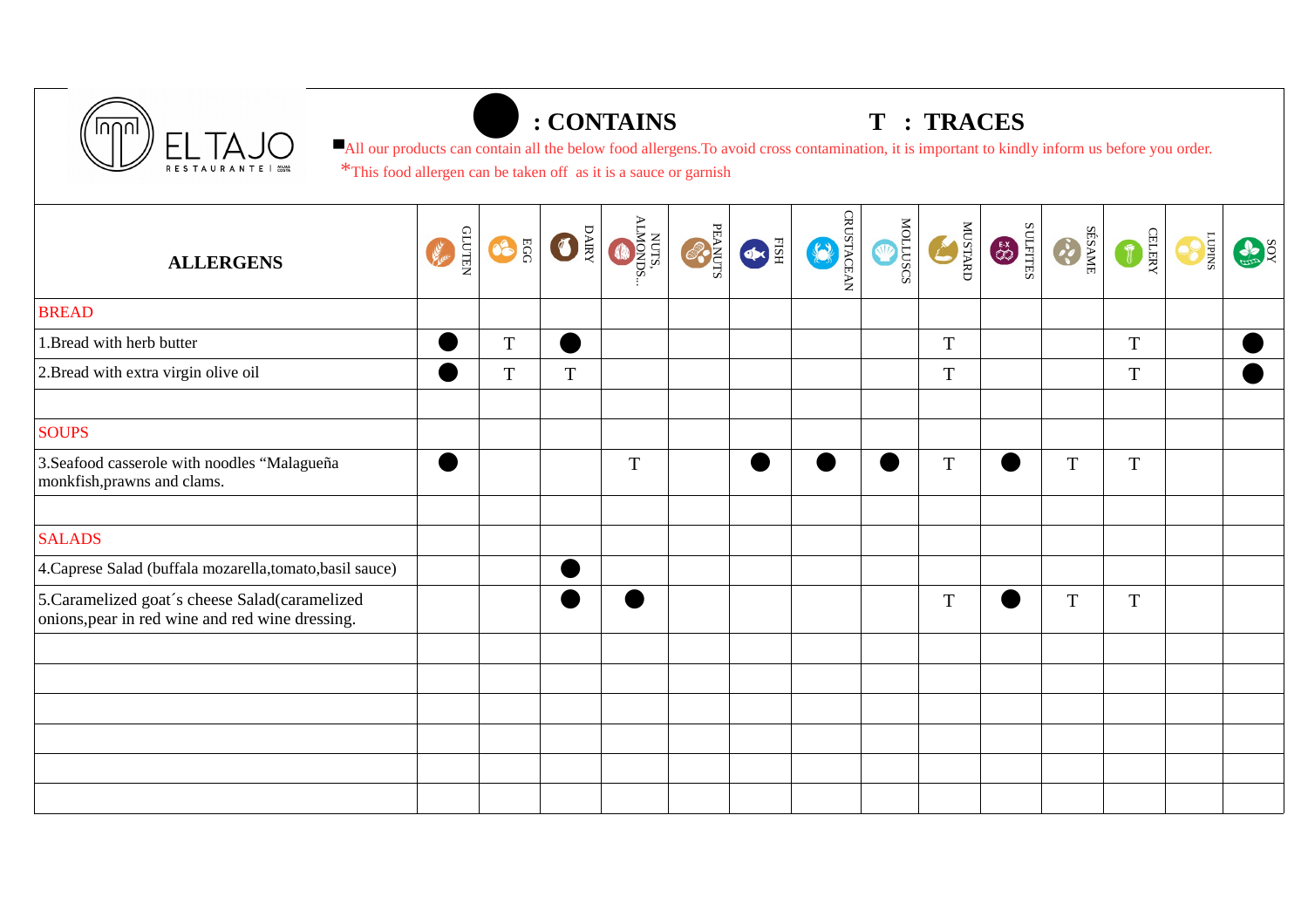|                                                                                       | <b>GLUTEN</b>         | $EGG$       | <b>DAIRY</b> | NUTS.<br><b>ALMOND</b> | <b>PEANUT</b><br><sub>S</sub> | <b>FISH</b> | <b>CRUSTAC</b><br><b>EAN</b>       | <b>MOLLU</b><br><b>SCS</b> | <b>MUSTAR</b><br>$\mathbf{D}$ | <b>SULFITE</b><br>S | SÉSAME                | <b>CELERY</b>      | <b>LUPINS</b> | SOY         |
|---------------------------------------------------------------------------------------|-----------------------|-------------|--------------|------------------------|-------------------------------|-------------|------------------------------------|----------------------------|-------------------------------|---------------------|-----------------------|--------------------|---------------|-------------|
| <b>ALLERGENS</b>                                                                      |                       | 08          | $\sqrt{2}$   | <b>CO</b>              |                               |             | $\left\langle \cdot \right\rangle$ | <b>V</b>                   |                               | $rac{EX}{2}$        |                       | $\hat{\mathbb{r}}$ |               | $\clubsuit$ |
| <b>STARTERS</b>                                                                       |                       |             |              |                        |                               |             |                                    |                            |                               |                     |                       |                    |               |             |
|                                                                                       |                       |             |              |                        |                               |             |                                    |                            |                               |                     |                       |                    |               |             |
| 6. Rusa salad with melva tuna                                                         | $\bullet$             |             |              |                        |                               |             |                                    |                            |                               | œ                   |                       |                    |               |             |
| 7. Portion of iberian selection castro y gonzalez<br>(chorizo, pork loin, salchichón) | $\ast$                |             |              |                        |                               |             |                                    |                            |                               |                     | $\blacktriangleright$ |                    |               |             |
| 8. Portion old manchego cheese dehesa de los llanos                                   | $\bullet^*$           |             |              |                        |                               |             |                                    |                            |                               |                     | $\ast$                |                    |               |             |
| 9. Avocado tartare with prawns and marinated salmon                                   | $\blacktriangleright$ |             |              | $T^*$                  |                               |             |                                    |                            |                               |                     | $T^*$                 |                    |               |             |
| 10. Fried Camemebert cheese with sweet onion<br>preserve and blueberry                |                       |             |              | $\mathbf T$            |                               | $\mathbf T$ | $\mathbf T$                        | $\mathbf T$                |                               |                     |                       |                    |               | $\mathbf T$ |
| 11. Prawn "pil pil" prawns in spicy garlic sauce                                      |                       |             |              | $\mathbf T$            |                               |             |                                    |                            | T                             |                     | $\mathbf T$           | $\mathbf T$        |               |             |
| 12. Portion of homemade chicken croquettes                                            |                       |             | $\mathbf T$  | $\mathbf T$            |                               | $\mathbf T$ | $\overline{T}$                     |                            | T                             | )∗                  | $\overline{T}$        | T                  |               |             |
| 13. Portion of manteca colorá (pork croquettes)                                       |                       | ●           | $\mathbf T$  | $\mathbf T$            |                               | $\mathbf T$ | $\mathbf T$                        |                            | $\mathbf T$                   |                     | $\mathbf T$           | $\mathbf T$        |               | T           |
| 14. Duck Foie and apple pastry with sherry wine sauce                                 |                       | $\mathbf T$ | $\mathbf T$  | $\mathbf T$            | $\mathbf T$                   |             |                                    |                            |                               | ٠                   | $\mathbf T$           |                    |               | T           |
| 15. Fresh vegetables in tempura with romesco sauce                                    |                       | $\mathbf T$ | $\rm T$      | $\mathbf T$            |                               | T           | $\mathbf T$                        |                            | T                             | T                   | $\mathbf T$           |                    |               | T           |
|                                                                                       |                       |             |              |                        |                               |             |                                    |                            |                               |                     |                       |                    |               |             |
| <b>PASTA AND RICE</b>                                                                 |                       |             |              |                        |                               |             |                                    |                            |                               |                     |                       |                    |               |             |
| 16. Pasta tagliatelle (noodle) with seafood sauce and<br>"carabinero" (red prawn)     |                       |             |              | $\mathbf T$            | $\mathbf T$                   | T           |                                    |                            | T                             |                     | $\mathbf T$           | $\mathbf T$        |               | T           |
| 17.Lamb moussaka(eggplant lasagna) with its own<br>sauce                              |                       |             |              | $\mathbf T$            |                               |             |                                    |                            | T                             |                     | $\mathbf T$           | $\mathbf T$        |               |             |
| 18. Paella of seafood "carabinero" (red prawn) and<br>monkfish in moist rice          |                       |             |              | T                      |                               |             |                                    |                            | T                             |                     | T                     | T                  |               |             |
| 19. Meat Paella (chicken, garlic loin of pork)                                        |                       |             |              | $\mathbf T$            |                               |             |                                    |                            | T                             |                     | $\mathbf T$           | $\mathbf T$        |               |             |